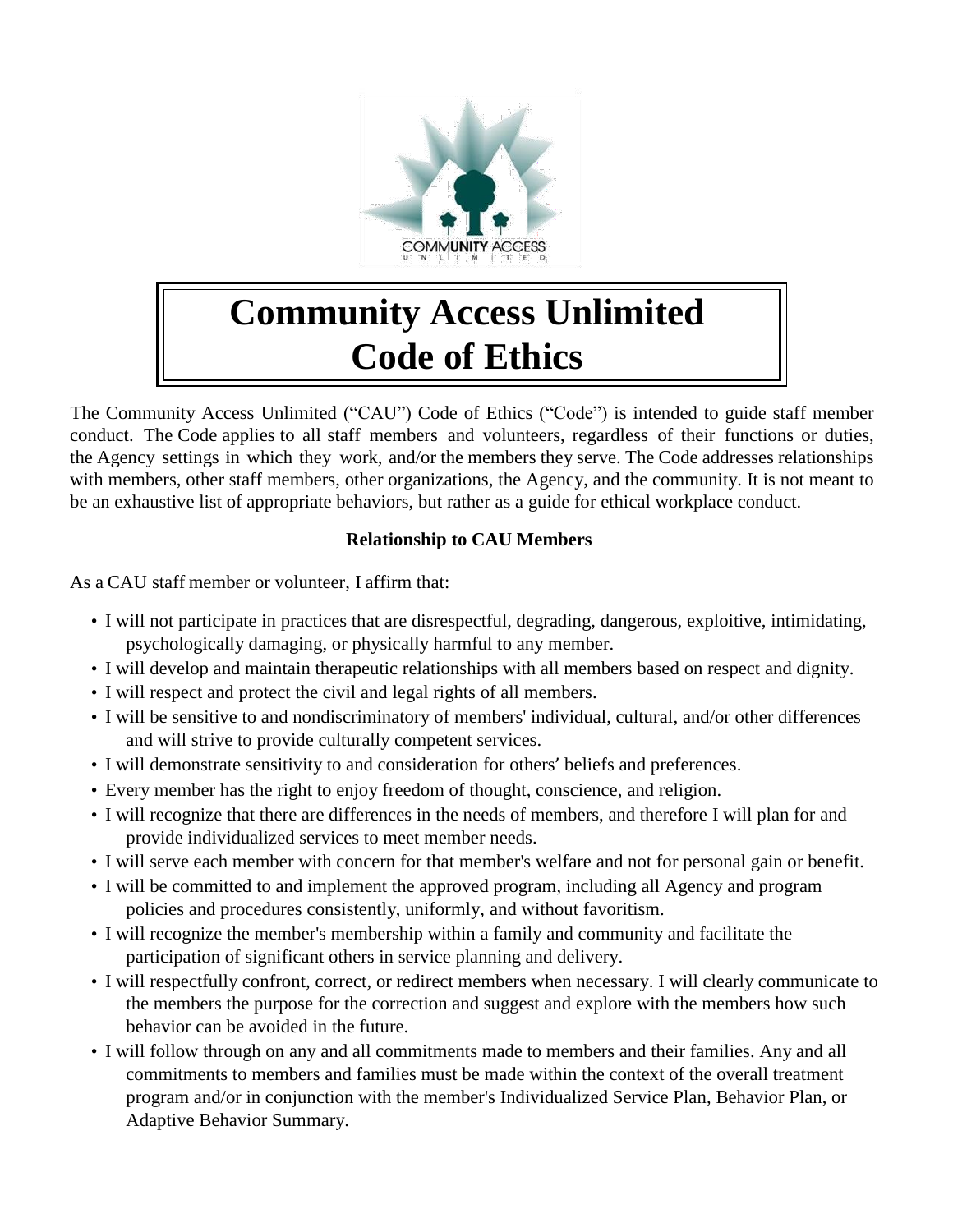- I will respect member privacy and keep all information about members confidential, except as authorized or required by law. I will read and fully understand the Agency policy on Confidentiality found in the Employee Handbook.
- I will maintain professional, appropriate boundaries with members, assure that these boundaries are explained clearly to members, and refrain from any activities which have a potential for harming members' trust and/or willingness to participate in services or therapeutic progress.
- I will never influence members in the direction of any particular religion, religious belief, or practice.

The following are examples of behavior that is not compatible with this Code of Ethics and therefore must be avoided:

- Inappropriate behavior, such as sexual advances, flirting with members, or engaging in sexually explicit conversations with or in the presence of members (Staff behavior of this kind may result in immediate dismissal),
- Possession or use of mood-altering substances, illegal drugs, or alcohol while on the job (will result in immediate dismissal),
- Discussion of illegal drugs or alcohol use by staff (regardless of whether it is past or present use) in the presence of members is prohibited unless the self-disclosure is appropriate in providing therapeutic services,
- Discussing personal information or problems with members or with another staff member in the presence of a member,
- Arguing with members,
- Venting to or confiding in members in any way,
- Gossiping or talking to members in a critical manner about the characteristics of another member, staff member, or Agency program,
- Promising to keep or actually keeping members' secrets from other staff members, treatment team, etc.,
- Smoking or using other tobacco products in the presence of under-age members,
- Seeking contact with former members or members' family members,
- Humiliating a member in any way,
- Lending, borrowing, or giving personal property, personal gifts, or money to members,
- Borrowing money or use of personal property items from members,
- Accepting money from members,
- Accepting anything other than an occasional token gift from members (Gifts should be discouraged),
- Dressing or positioning one's self in a way that could be considered sexually provocative, and
- Claiming to have provided a service to a member when the service was not actually provided, including misrepresenting the amount of time for which a service was provided.

## **Relationship to Other Staff Members**

As a CAU staff member or volunteer, I affirm that:

- I will always treat co-workers with consideration, respect, courtesy, fairness, and good faith.
- I will refrain from dating other staff members in the same program. I will disclose any such dating to Human Resources.
- I will not participate in sexual conversations/activity with other staff members (Sexual harassment will not be tolerated; a staff member should never engage in sexually explicit jokes or conversations in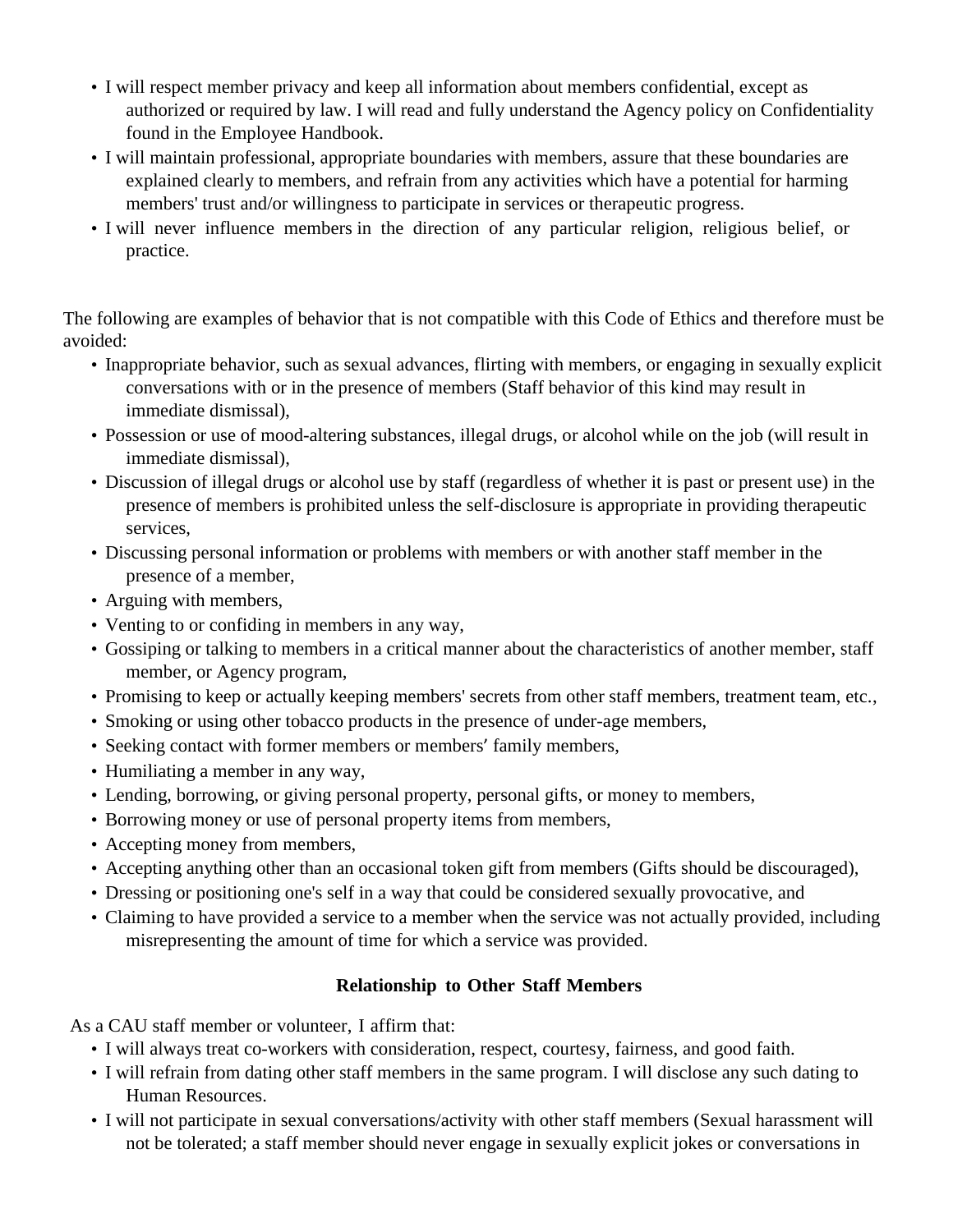the workplace).

- I will respect other staff members' opinions without regard to seniority.
- I will refrain from engaging in personal conflicts with other staff members, especially in the presence of members.
- I will confront inappropriate behavior of other staff members in a positive and supportive way.
- I will avoid engaging in accusing, blaming, or gossiping about other staff members.
- I will not triangulate, clique, or otherwise practice exclusionary tactics.
- I will not permit personal friendships with other staff members to interfere with job performance and/or teamwork.
- I will be friendly, professional, and accommodating to other staff members in the Agency.
- If I am a staff person in a supervisory position, I will not have a romantic and/or sexual relationship with any staff member whom I supervise in the program. I will disclose any such personal relationship to Human Resources.

#### **Relationship to Self**

As a CAU staff member or volunteer, I affirm that:

- I will work to increase my awareness of my values and the impact of those values on my work activities.
- I will be competent in all tasks associated with my position.
- I will provide culturally competent services to our diverse members through self-awareness, sensitivity, and training.
- I will increase my competence by seeking out training opportunities.
- I will take the steps necessary to deal effectively with job-related stress.
- I will maintain a practice of separating work and personal problems leaving work at work and home at home.

#### **Relationship to Other Organizations**

As a CAU staff member or volunteer, I affirm that:

- I will encourage collaborative participation by other professionals and organizations and the family in the provision of services to members.
- I will cooperate, to the extent appropriate, with other providers and referral and service organizations on behalf of members.
- I will provide cooperating organizations and agencies with accurate, thorough, and timely reports to the extent allowed by law.
- I will fulfill my responsibility to uphold the integrity of all cooperating organizations and agencies, including those with whom CAU has a contractual relationship.

#### **Relationship to the Agency**

As a CAU staff member or volunteer, I affirm that:

- I will report, without reservation, any corrupt or unethical behavior of staff persons that could affect either a member or the integrity of the program or Agency.
- I will respect and honor commitments made to the program and Agency.
- I will not make or spread false statements about the Agency.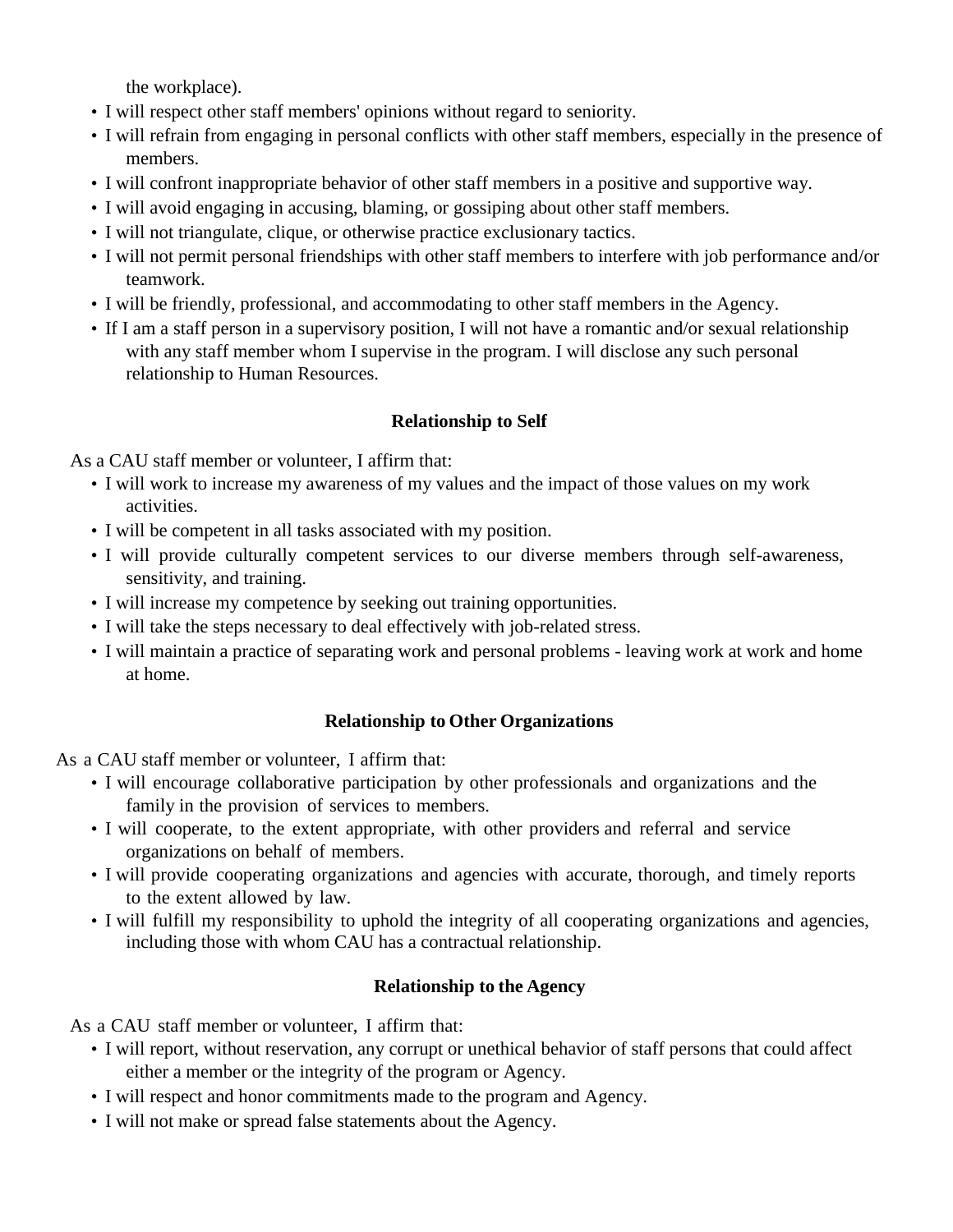- I will use Agency property and materials (vehicles, phones, computers, equipment, etc.) only when I am on duty and for Agency business.
- I will not waste, misuse, or abuse Agency property or resources, including financial resources, and if I witness or become aware of the waste, fraudulent use, or abuse of any such resources, I will bring this to the attention of the appropriate individuals.
- I will not solicit donations of any kind for personal use or benefit while I am on duty.
- In any effort to fundraise on behalf of CAU, I will ensure that all fundraising efforts are pre-approved by the Agency and that any funds raised are disbursed to appropriate Agency personnel.
- If I have a complaint or issue regarding the program or Agency, I will bring it to the attention of my supervisor, Program Director, Department Head, or Assistant Executive Director (i.e., up the chain of command), or Human Resources.
- If I have any concerns that affect program or Agency integrity, I have a responsibility to the Agency to make those concerns known to the appropriate individuals.
- I will uphold the integrity and competency of the program and Agency and present myself as a responsible part of the organization,
- If in the scope of my position, I will ensure the integrity of legal documents by serving as a witness to their execution as needed.
- I recognize that I must maintain the highest standards of conduct when representing the Agency and realize that such representation occurs in professional settings, in the community, and via social media.
- I will not hesitate to question the norms and expectations of the program in good faith; however, I will do so in a respectful manner and through the appropriate channels, following the chain of command. Once the program or team has decided upon an appropriate course of action, I realize that I am required to carry out the policy or procedure.
- I will abide by the letter and spirit of Agency policies or procedures.

#### **Relationship to theCommunity**

As a CAU staff member or volunteer, I affirm that:

- I will be mindful of my responsibility to help our members be responsible, good citizens and members of their communities.
- I will participate in Agency-directed activities and events that encourage community involvement in the program and Agency.
- I will be friendly, accommodating, and respectful to neighbors and other residents of the local community.
- For staff members only: I will support Agency volunteers by being helpful and courteous to them. I will respect volunteer efforts, give them meaningful work, and include them in all appropriate aspects of the program.
- I will carry out any and all marketing for or on behalf of the Agency in an honest and factual manner, with the sole intent that such marketing will further the mission and values of the Agency while contributing to the good of the community.

By signing below, I acknowledge that it is not possible to list all forms of workplace behavior considered to be appropriate for continued employment. I further acknowledge that failure to follow these Codes of Ethics (including failure to report known or suspected violations of these ethical codes) may result in disciplinary action, up to and including termination of employment in accordance with the *Remedial and Disciplinary*